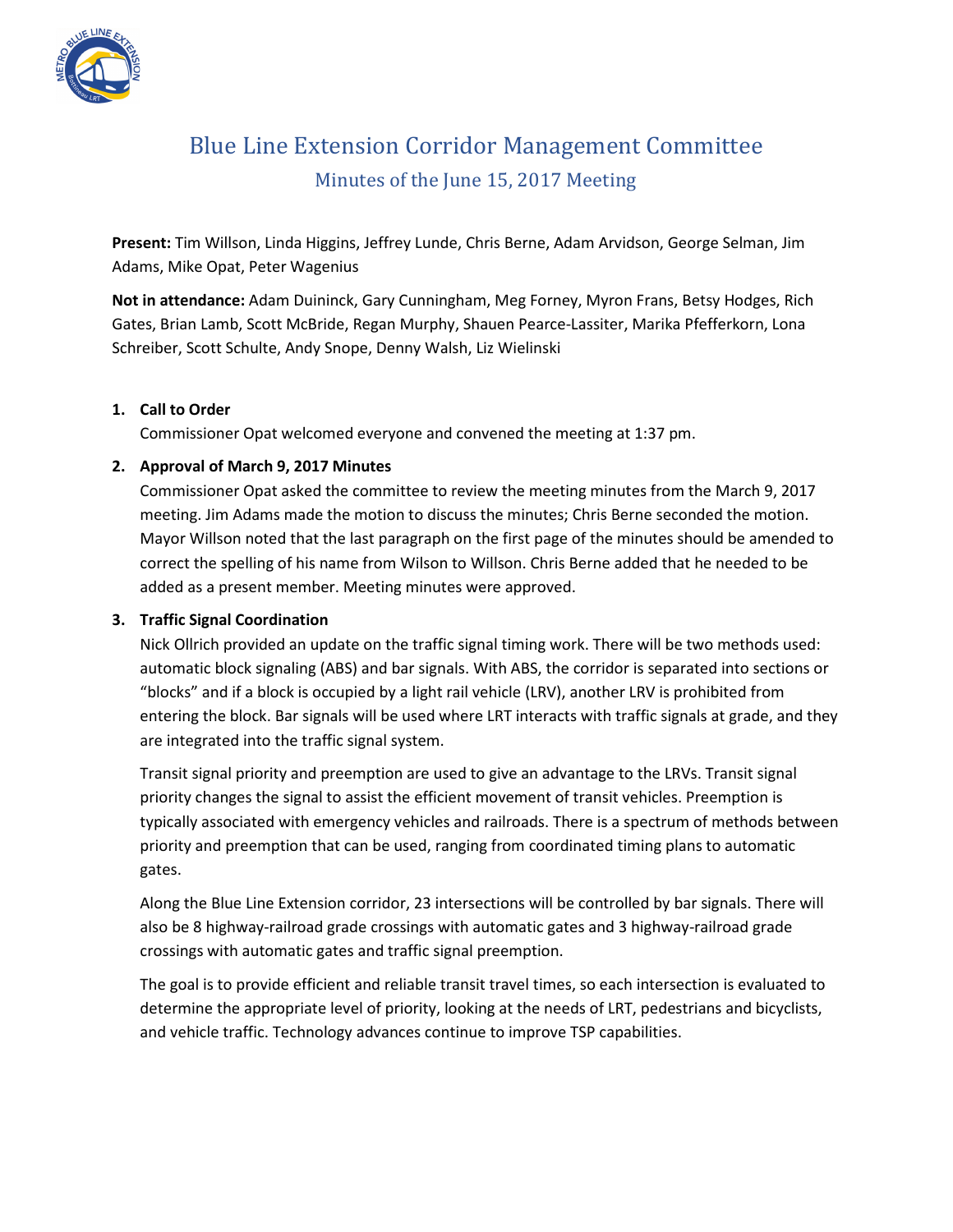

Predictive priority is used to detect upstream LRVs. The LRT phase will be served when the LRV arrives at the intersection, if possible. Emergency vehicle preemption will override the LRT phase, and pedestrian clearance and minimum vehicle phases are always served.

Next steps for traffic signal coordination include designing a robust detection system, investigating signal controller capabilities, working with operating agencies to identify operation priorities and understand tradeoffs at intersections, and using a data-driven approach to identify impacts and determine if adjustments are needed.

Commissioner Opat asked if there were any questions from the committee, and there were none.

### **4. 60% Plans Update**

Nick Landwer provided an update on the 60% plans. The 60% plans were completed on May 10<sup>th</sup> and shared with project partners for review and comment. Comments have now been addressed and will be included in the 90% plans. Remaining design details to resolve prior to 90% plan production include the Robbinsdale park-and-ride, Oak Grove park-and-ride, West Broadway streetscape, and Olson Memorial Highway streetscape.

As part of the 60% plans, an updated cost estimate was developed. Compared to 30% plans, the project budget remained the same (\$1.536 billion), the project contingency was reduced from 29% to 25%, and the base year estimate was updated from 2016 to 2017.

Commissioner Opat asked what the next milestone would be. Nick Landwer replied that the next milestone is the 90% plans, which they plan on rolling out in November.

## Advanced Construction: Bassett Creek Storm Sewer Relocation

The Bassett Creek storm sewer relocation is moving forward as part of the advanced construction package. The storm sewer needs to be relocated because it conflicts with the Van White Station and LRT guideway. Completing this relocation as part of advanced construction will reduce construction staging and phasing time for Olson Memorial Highway, saving months of time later on. The relocation needs to occur during the low flow time for stormwater, which is fall/winter.

The storm sewer has been identified on MnDOT's structurally deficient list, so Metro Transit is partnered with MnDOT on this project.

In June, two bid packages will be released – one for material procurement and one for storm sewer construction. The material procurement contract will be awarded in July, and then the storm sewer construction contract will be awarded in September. Construction will begin in the fall of 2017. A 12-day closure of Olson Memorial Highway will start after October 27, 2017, after MnDOT completes their work on I-94. The signed detour will be on I-394. The estimated cost for this project is \$4.4 million.

Commissioner Higgins asked if there would be roadwork on I-394 during this project. Nick Landwer replied that no work is planned on I-394 at this time. Commissioner Higgins asked how many people travel this route every day, and Nick Landwer replied that it is about 30,000 vehicles per day.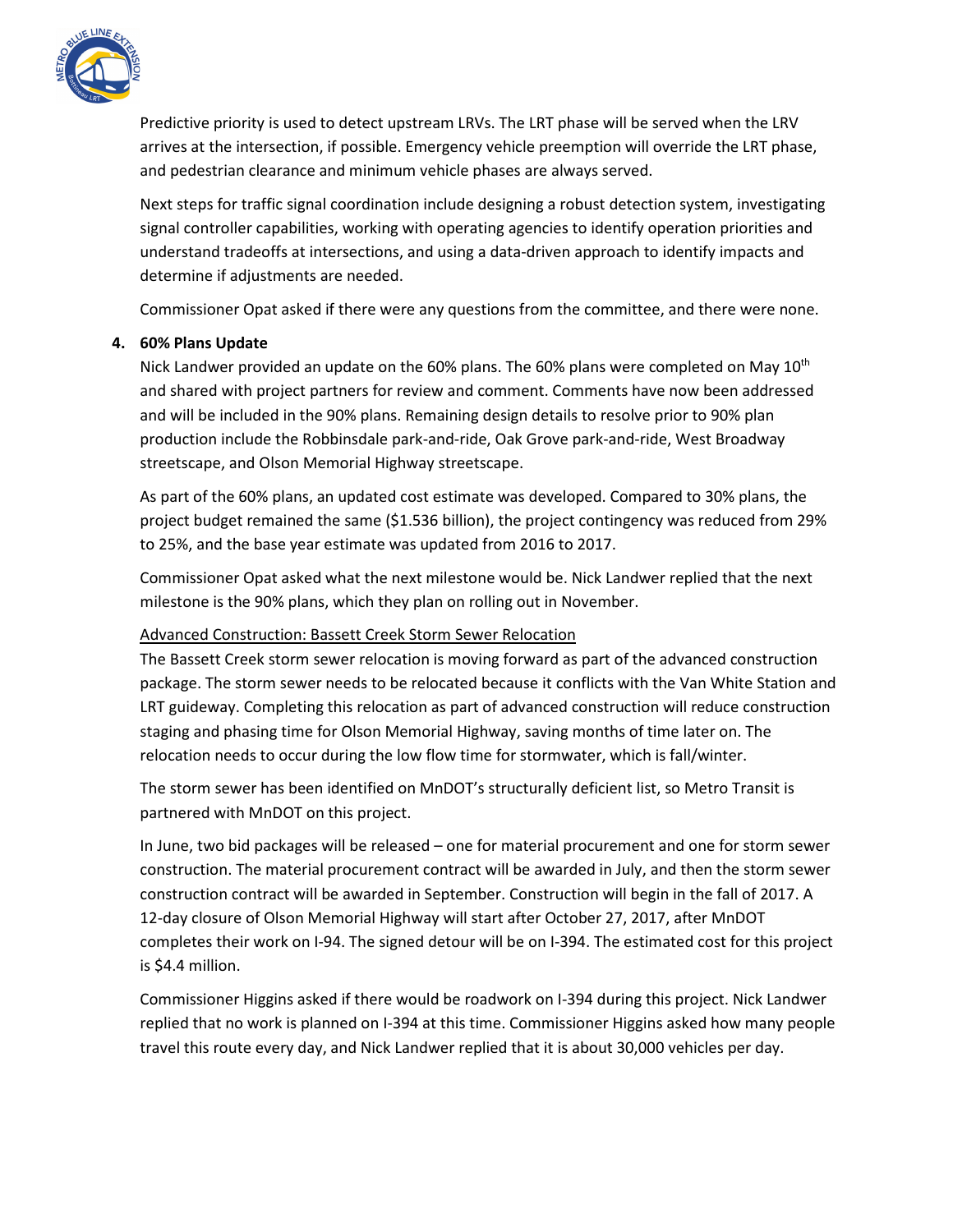

Mayor Willson commented that cars detouring through neighborhoods is frowned upon so they may want to take that into consideration. Nick Landwer said they are working with the City of Minneapolis and MnDOT to work on advanced warning signs but plan to have local access available.

### **5. Project Schedule Update**

Dan Soler provided an update on the project schedule.

Previous project milestones achieved have included completing the NEPA process and Project Development phase in September 2016. At that time, the project scope and budget was set at \$1.536 billion.

In January 2017, FTA granted Entry into Engineering. In March 2017, 60% civil and OMF design was completed, and in May 2017 60% system design was completed.

Moving forward, an adjustment to the overall schedule is needed. The completion of 90% plans is now scheduled for November of this year instead of August. The project also needs to secure the full local funding commitment. CTIB's dissolution and the increase in Hennepin County sales tax allows Hennepin County to assume the remaining local funding share, including both CTIB's share and the state's share.

Negotiations regarding freight rail agreements also need to be concluded. BNSF and Metro Transit are working to finalize their agreements for the Southwest LRT project first before they will focus on Blue Line.

Federal funding also needs to be authorized in the Federal Budget. This project is one of five projects in Engineering in the May 2017 Annual FTA report (Southwest LRT is another of the five). The BLRT project has attained a medium-high rating. The president's proposed budget did not include any funding for the New Starts program, so we need congress to appropriate funds to the New Starts program for the 2018 fiscal year budget. The project office anticipates submitting the Full Funding Grant Agreement (FFGA) application in May 2018 after above items are completed.

The previous schedule had the FFGA application in September 2017, but the railroad negotiations and federal funding will not allow that to happen. With the application in May 2018, we would expect to receive the FFGA in October 2018, which means heavy construction would be 2019-2021 instead of 2018-2020. Revenue service would be pushed back from late 2021 to mid-2022.

Chris Berne asked if this delay would change the schedule for the acquisition of homes along West Broadway. Dan Soler said the homes Chris is referring to are being acquired by Hennepin County, and the plan was to start buying right-of-way in earnest this summer, but given the delay it doesn't make sense for the government to do that now. They recognize that the delay would have an increased negative effect on those properties, so they are talking about moving forward with willing sellers later this year.

Mayor Lunde thanked Met Council and County staff for getting us to this point. The City of Brooklyn Park is concerned that these schedule delays will delay other projects the City needs to complete, which negatively impacts their residents who need a reliable transportation source. The City is going to launch an effort to educate people about the importance of this project, irrespective of what is